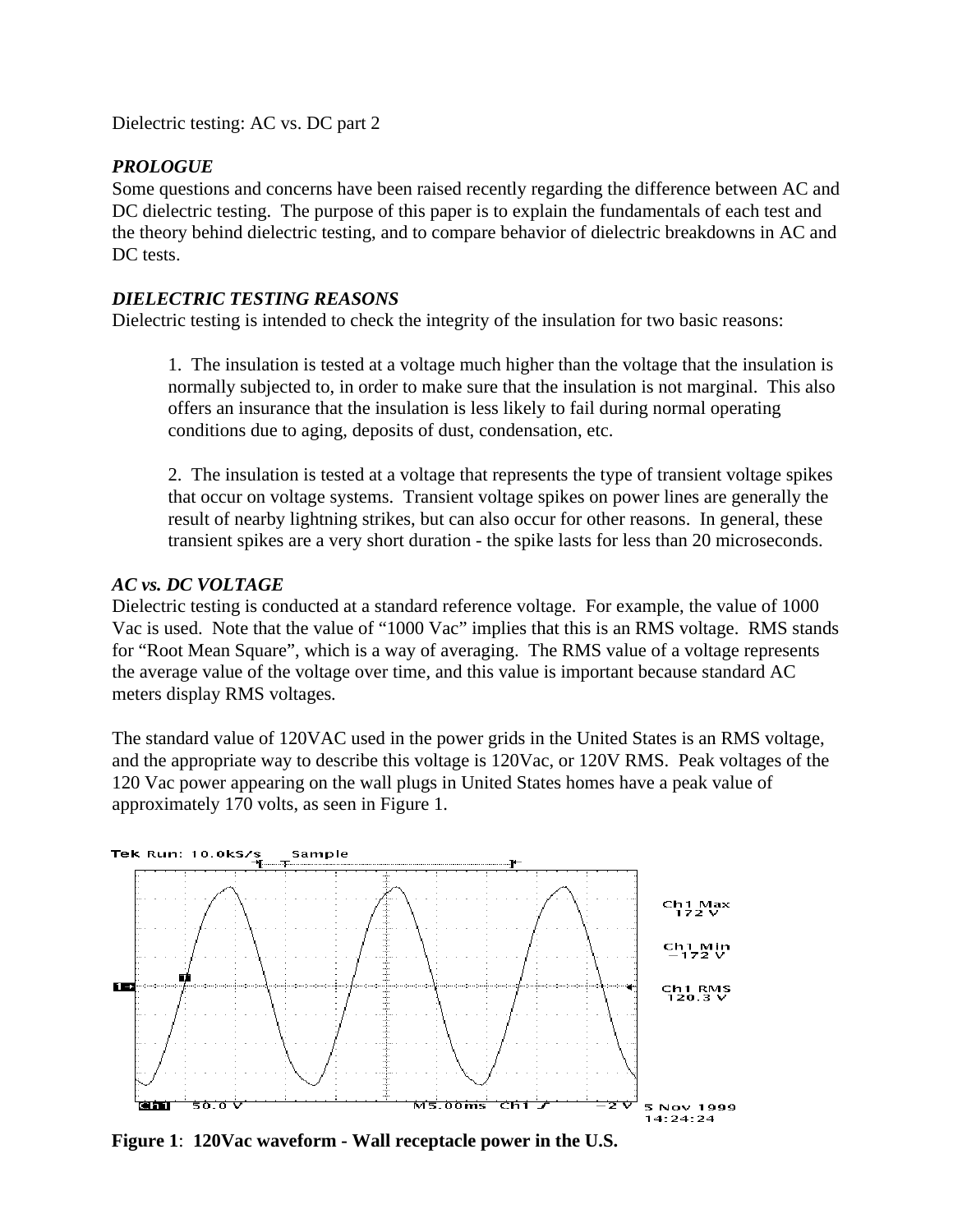#### *AC vs. DC DIELECTRIC TEST WAVEFORMS*

Figure 2 shows an AC waveform with an RMS voltage of approximately 1000 V. Note that the positive and negative peaks of the voltage are over +1400 Vpeak and -1400Vpeak.

The positive and negative peaks of a purely sinusoidal waveform are 1.414 times the RMS value of the waveform, as proven in calculus and engineering texts.



**Figure 2** - **1000Vac Waveform**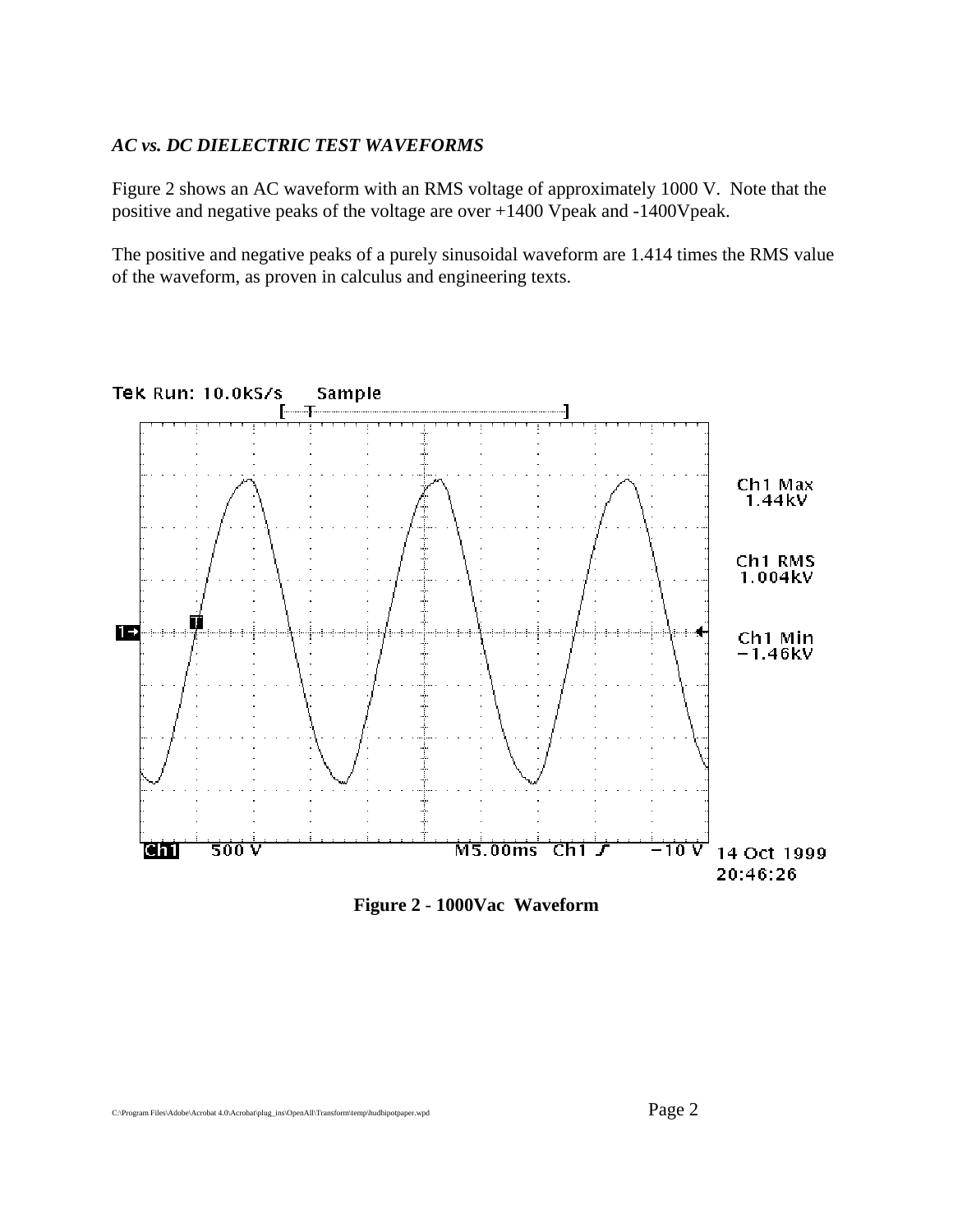During dielectric strength testing, the maximum stress on the insulation being tested occurs at the peak of the AC test voltage. Therefore, if a DC test is conducted, it is appropriate to conduct the test at a level of 1.414 times the AC test voltage value, *so the value of the DC voltage is equal to the AC voltage peaks*. For a test voltage of 1000 Vac, this would require a DC test voltage of 1414 Vdc to represent the same peak voltage, and the same level of stress on the insulation. The DC test voltage of approximately 1414 Vdc that represents the equivalent test voltage to 1000 Vrms AC is shown in Figure 3. Note that the peak of the test voltage in both Figure 2 and Figure 3 is the same.



**Figure 3 - 1414 Vdc waveform**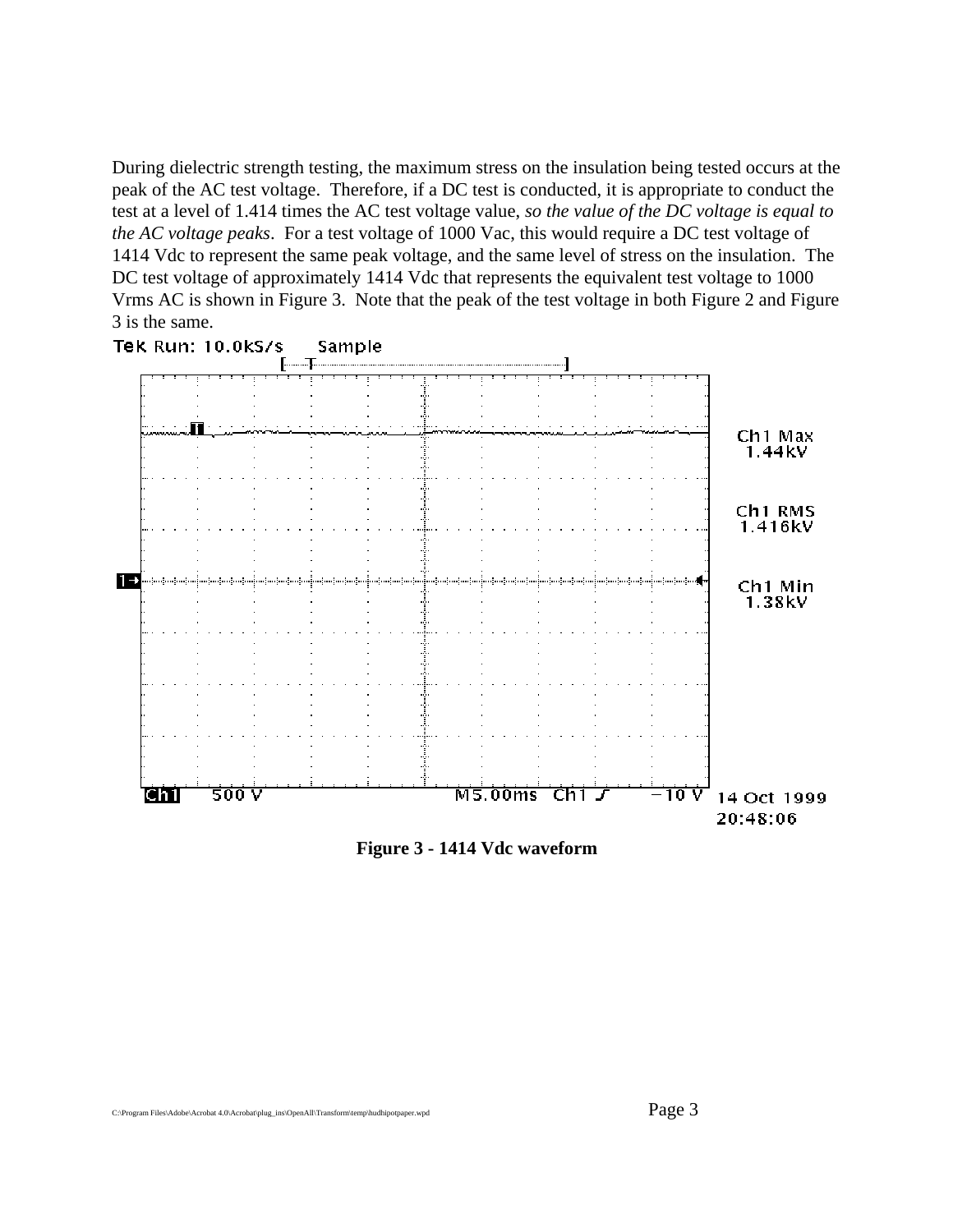## *AC vs. DC DIELECTRIC BREAKDOWN EVALUATION*

Because the electrical stress on the insulation is highest at the peak of the AC waveform, dielectric breakdown will occur at the peak of an AC test voltage*.* Refer to Figure 4, an actual



**Figure 4: AC Voltage Dielectric Breakdown**

oscilloscope-created picture of an AC voltage dielectric breakdown*.* Note that the voltage is smooth as the voltage increases to the peaks, then abruptly breaks down at the peak voltage.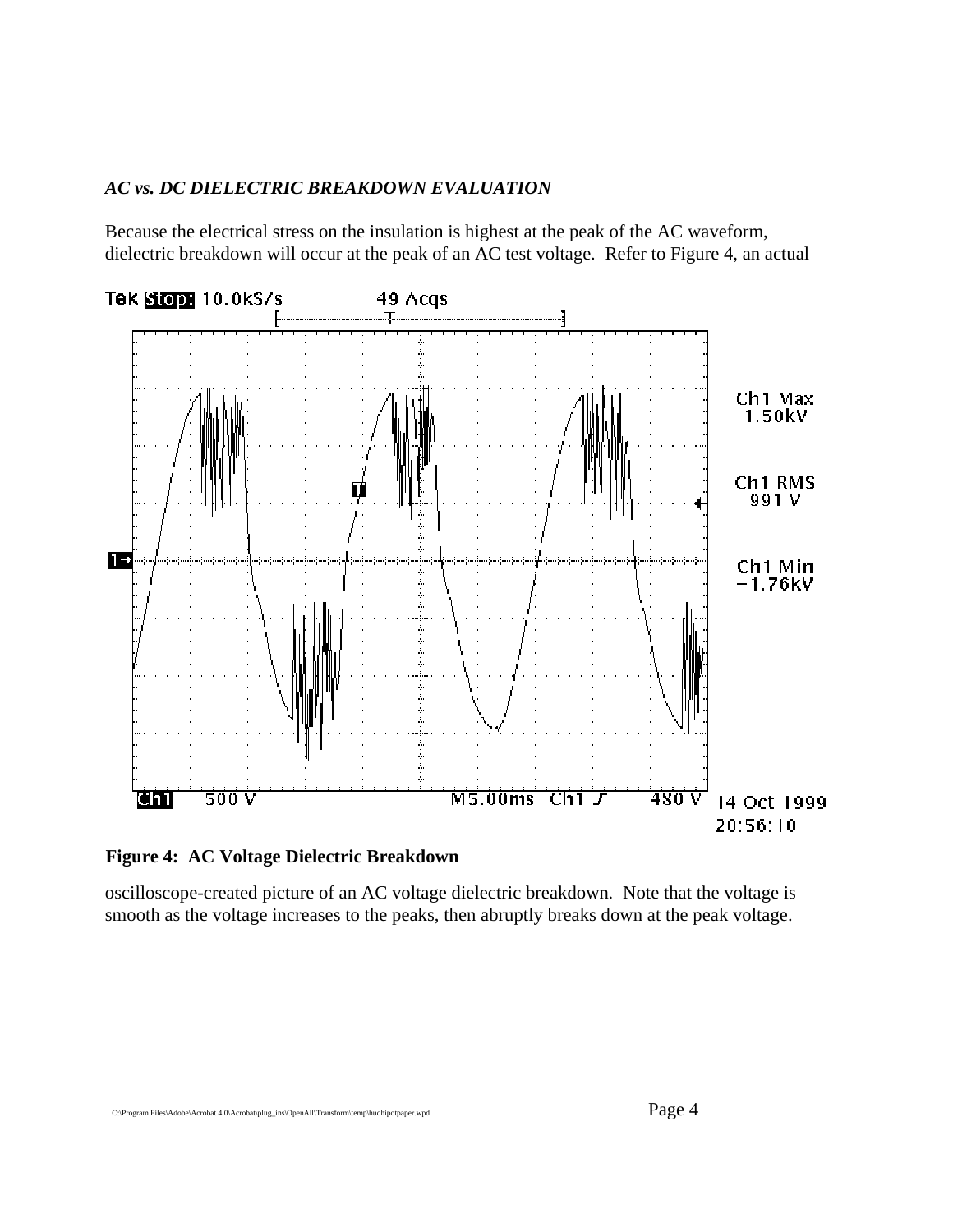

**Figure 5 - DC Voltage Dielectric Breakdown: HT5000 Voltage Shutdown Enabled**

Figure 5 shows the occurrence of a similar DC voltage breakdown.

As we saw in Fig. 4, the breakdown occurs at the peak of the AC voltage. From Fig. 2, we saw that the peak of the AC voltage is a value of 1.414 times the RMS value of the AC voltage. Therefore, for the AC and DC tests to similarly stress the insulation*,* it is necessary to conduct the equivalent DC dielectric withstand test at a value of the peak of the AC test voltage, not the RMS value of the AC test voltage.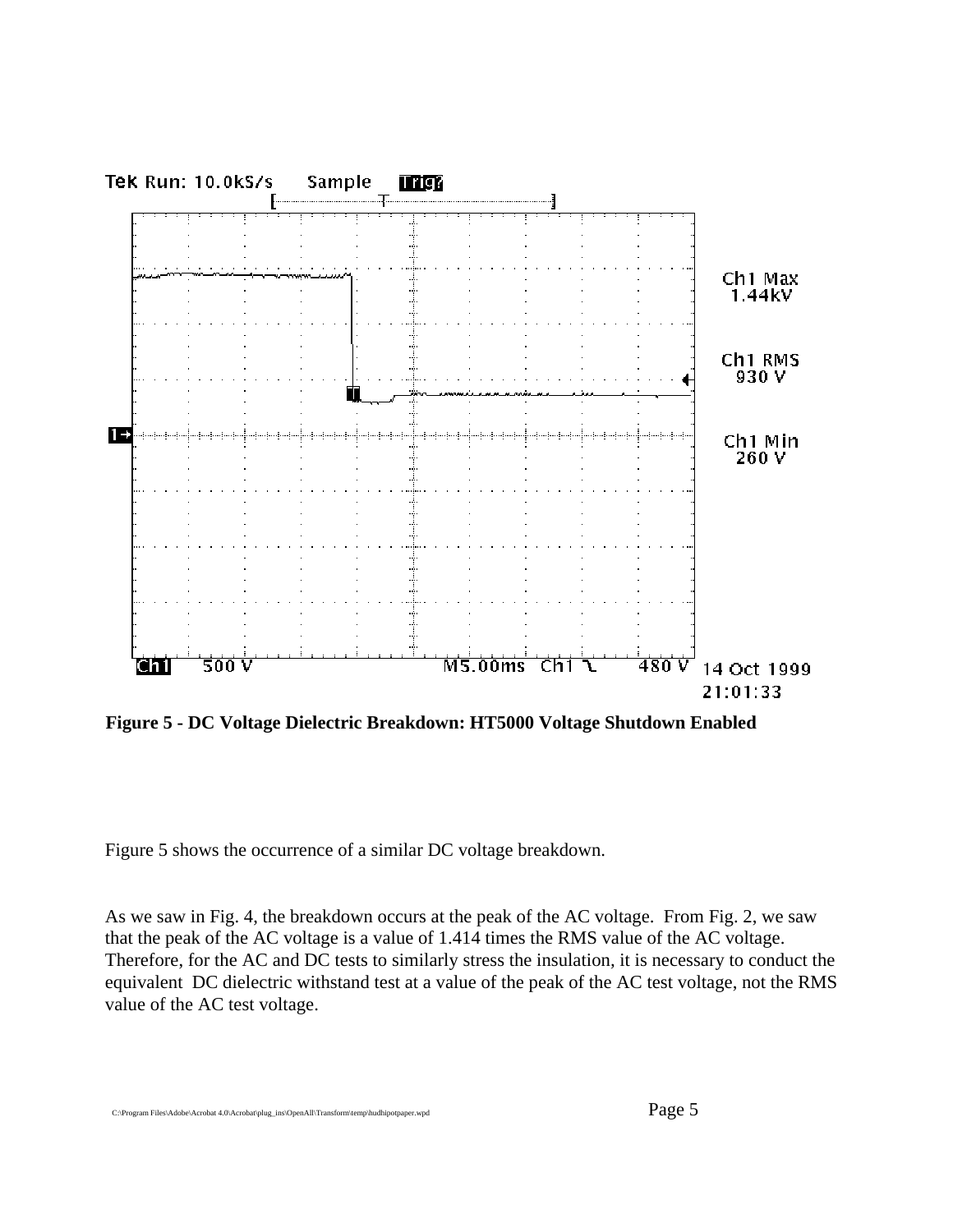It is also important to note how abruptly a dielectric breakdown occurs. This is shown in Figure 6. The same breakdown as shown in Figure 5 has been expanded 50,000 times - the time base on the scope has been changed from 5 mS (milliseconds) to 100 nS (nanoseconds) in order to "zoom in" on the breakdown event. Note that the time that it takes for the voltage to drop from the peak value to zero volts is 10 nS; approximately a million times faster than the period of the 60 Hz AC test voltage waveform. Because the breakdown occurs so quickly, and because it occurs at the peak voltage of the AC waveform, the AC and DC voltages 'appear' exactly the same to the breakdown; that is, a peak voltage of very long duration. In fact, to restate the above, the peak voltage of the AC waveform lasts a much longer than the breakdown itself*.*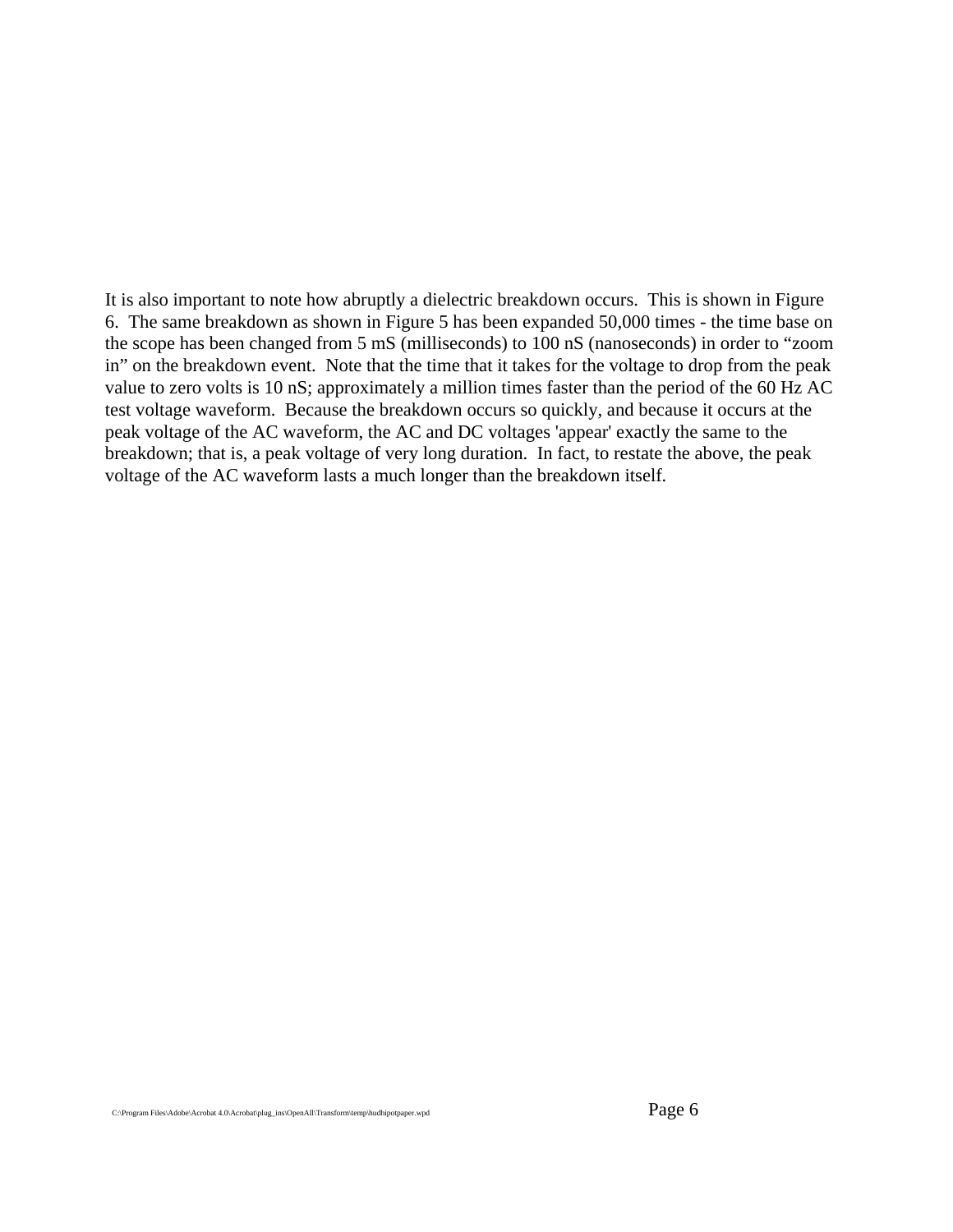In conclusion, we can say that a breakdown occurs so quickly that the difference between an AC test voltage and a DC test voltage is insignificant.

This can be proven by reference to Fig. 7, which is a picture of the same breakdown shown in Fig. 6, except the test was conducted using a DC voltage of 1.414 times the RMS value of the AC



**Figure 6 - AC Breakdown: First 600 ns**

waveform. Comparison of Figures 6 and 7 show that the behavior of a breakdown between AC and DC conditions is identical*.*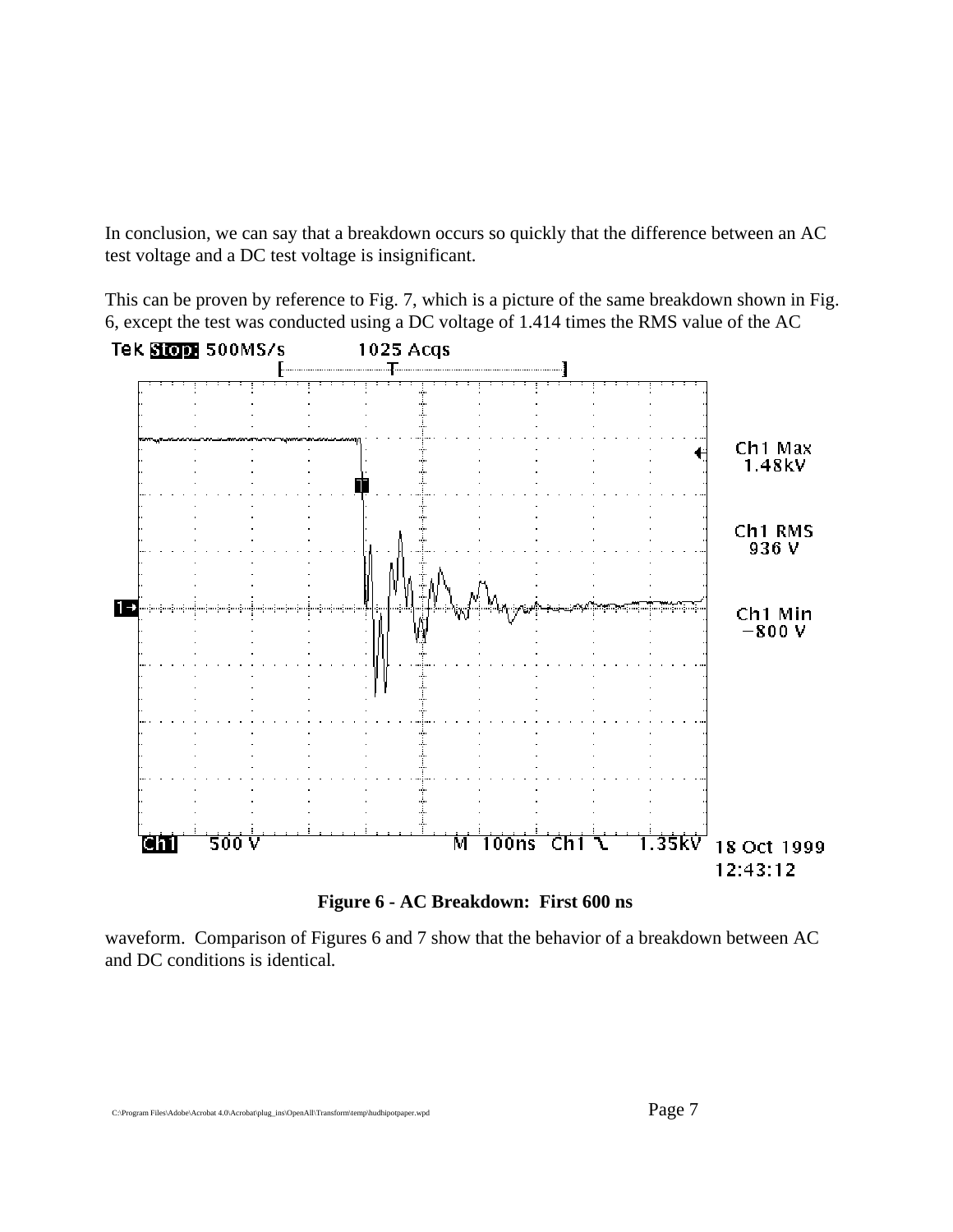

**Figure 7 - DC Voltage Breakdown: First 600 ns**

**C**

# **ONCLUSION**

In this paper, I have presented various waveforms to show the following interesting facts about dielectric withstand testing:

- 1. AC RMS values of waveforms do not properly illustrate their effects on dielectric withstand testing. Dielectric breakdowns occur at the peaks of AC waveforms.
- 2. The peak voltage of the AC waveform is 1.414 times the RMS voltage.